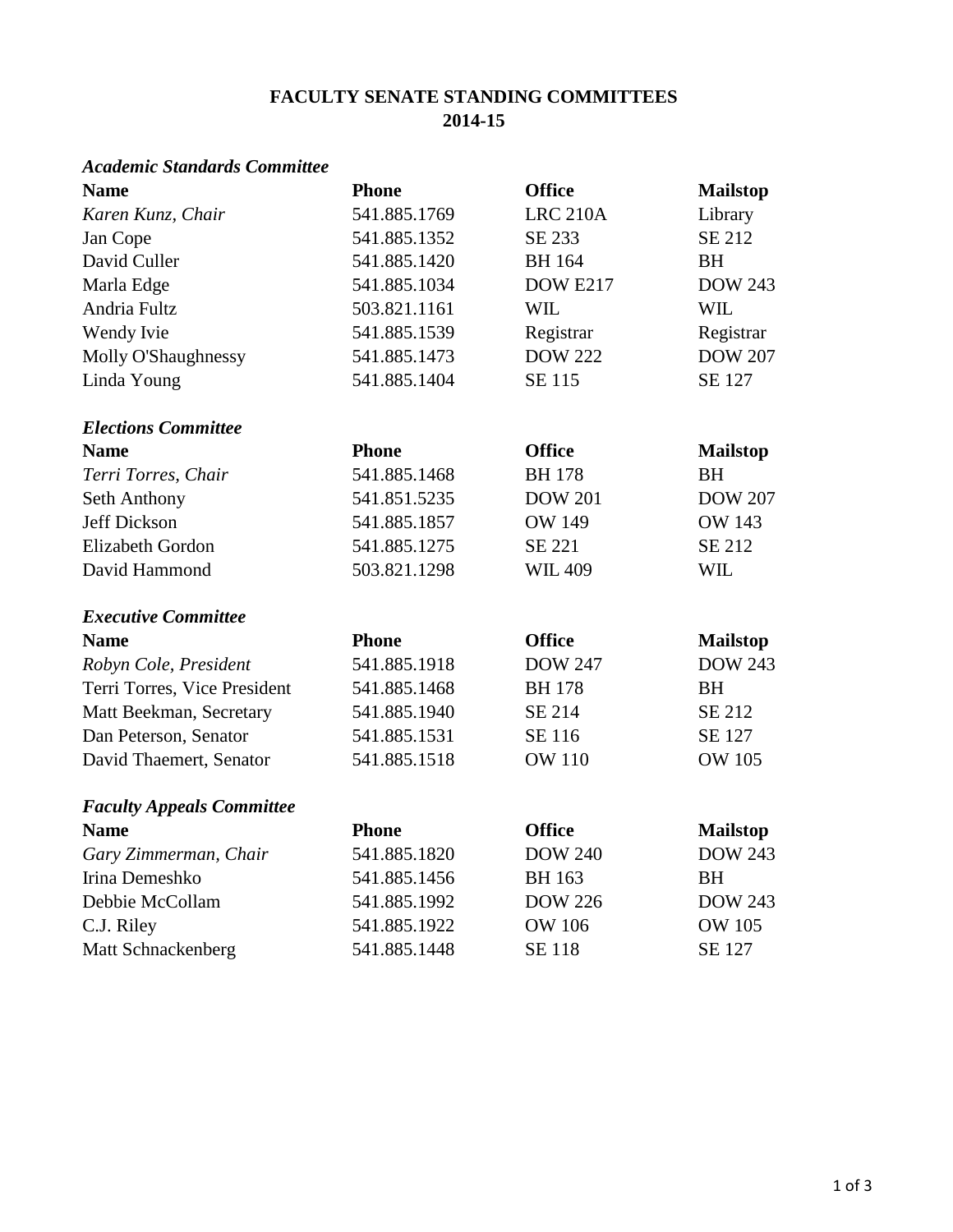## *Faculty Appeals Committee Alternates*

| <b>Name</b>         | <b>Phone</b> | <b>Office</b>   | <b>Mailstop</b> |
|---------------------|--------------|-----------------|-----------------|
| Chris Caster        | 541.885.1993 | <b>DOW 248</b>  | <b>DOW 243</b>  |
| James Hulse         | 541.885.1557 | <b>DOW E212</b> | <b>DOW 243</b>  |
| <b>Mason Marker</b> | 541.885.1523 | <b>OW 102</b>   | <b>OW 105</b>   |
| <b>Joe Stuart</b>   | 541.851.5262 | <b>BH</b> 173   | <b>BH</b>       |
| Gregg Waterman      | 541.885.1324 | BH 176          | <b>BH</b>       |

# *Faculty Compensation Committee*

| <b>Name</b>             | <b>Phone</b> | <b>Office</b>  | <b>Mailstop</b> |
|-------------------------|--------------|----------------|-----------------|
| Rick Hoylman, Chair     | 541.851.5305 | <b>DOW 228</b> | <b>DOW 243</b>  |
| Brad Burda (ex-officio) | 541.885.1451 | SN 217         | Provost         |
| Abraham Furman          | 503.821.1148 | WIL            | WIL             |
| Teshome Jiru            | 503.821.1253 | <b>WIL417</b>  | <b>WIL</b>      |
| Claude Kansaku          | 541.885.1595 | <b>PV 173</b>  | PV <sub>1</sub> |
| SophiaLyn Nathenson     | 541.885.1532 | <b>SE 110</b>  | SE 127          |
| Joe Reid                | 541.851.5781 | <b>BH</b> 192  | <b>BH</b>       |
| Jamie Zipay             | 541.885.1543 | <b>PV 292</b>  | PV <sub>2</sub> |

## *Faculty Rank Promotion and Tenure Committee*

| <b>Name</b>          | <b>Phone</b> | <b>Office</b>  | <b>Mailstop</b> |
|----------------------|--------------|----------------|-----------------|
| Ken Usher, Chair     | 541.885.1941 | <b>DOW 220</b> | <b>DOW 207</b>  |
| Ben Bunting          | 541.885.1255 | <b>SE 107</b>  | SE 127          |
| Jim Fischer          | 541.885.1477 | <b>BH</b> 165  | BH              |
| Hugh Jarrard         | 503.821.1293 | WIL            | WIL             |
| MariaLynn Kessler    | 503.821.1250 | WIL            | WIL             |
| Randall Paul         | 541.885.1467 | <b>OW 126</b>  | <b>OW 105</b>   |
| John Ritter          | 541.885.1495 | <b>OW 137</b>  | <b>OW 143</b>   |
| <b>Matthew Sleep</b> | 541.885.1976 | <b>OW 108</b>  | <b>OW 105</b>   |
| <b>Wangping Sun</b>  | 503.821.1250 | WIL            | WIL             |
| Christopher Syrnyk   | 541.851.5258 | <b>SE</b> 111  | SE 127          |

### *Faculty Welfare Committee*

| <b>Name</b>            | <b>Phone</b> | <b>Office</b>  | <b>Mailstop</b> |
|------------------------|--------------|----------------|-----------------|
| Don McDonnell, Chair   | 541.851.5315 | <b>DOW 244</b> | <b>DOW 243</b>  |
| <b>Tiernan Fogarty</b> | 541.885.1357 | <b>OW 101</b>  | <b>OW 105</b>   |
| Michael Hughes         | 541.885.1642 | <b>DOW 206</b> | <b>DOW 207</b>  |
| Tanya McVay            | 541.885.1939 | <b>DOW 224</b> | <b>DOW 207</b>  |
| <b>Trevor Petersen</b> | 541.885.0849 | SE 106         | SE 127          |
| Yasha Rohwer           | 541.885.1942 | SE 104         | SE 127          |
| Aaron Scher            | 503.821.1345 | <b>WIL416</b>  | WIL             |
| Mehmet Vurkac          | 541.885.1258 | <b>PV 280</b>  | PV <sub>2</sub> |
| Teresa Wolfe           | 503.821.1290 | WIL            | WIL             |